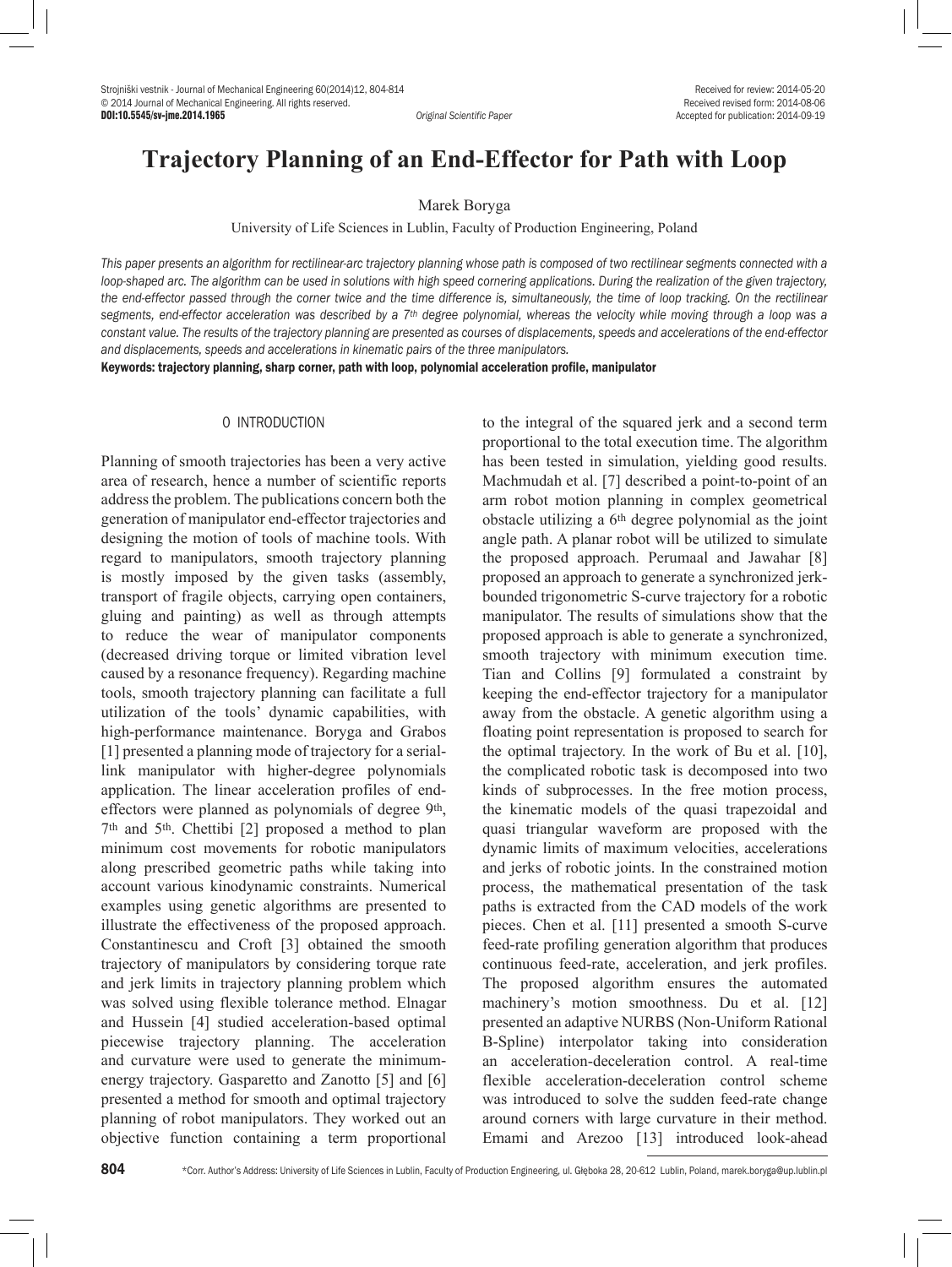trajectory generation to determine the deceleration stage according to the fast estimated arc length and the reverse interpolation of each curve at every sampling time. Erkorkmaz and Altintas [14] presented a quintic spline trajectory generation algorithm that produces continuous position, velocity, and acceleration profiles. The proposed trajectory generation algorithm has been tested in machining on a three-axis milling machine. Farouki et al. [15] proposed an approach that takes into account limiting constraints such as the maximal of motor torque and power available to each axis of the machine tool in the calculation of the tool path feed-rate. Nam and Yang [16] developed a recursive trajectory generation method to estimate and determine the final deceleration stage according to the distance left to travel, resulting in exact feed-rate trajectory generation through jerk-limited acceleration profiles for the parametric curves. Stori and Wright [17] proposed an algorithm for convex contours, where an offset tool path is modified so that the engagement is kept constant. Zheng et al. [18] proposed two modified nonlinear tracking differentiators to generate the smooth trajectory for industrial mechatronic system from a rough reference, with bounded velocity and acceleration. Kovacic and Balic [19] proposed an autonomous, intelligent programming system for the cutting device controller based on an evolutionary genetics algorithm. Some research reports discuss the planning of motion, in which a tool moves over the path with a so-called sharp corner. Lloyd and Hayward [20] proposed the use of a 5<sup>th</sup> degree polynomial to connect the successive motions. To adjust the spatial shape of the transition curve, the authors defined two parameters that can be set for the various values in the interval (0,1). As an example, they presented a simple algorithm for the trajectory generation. Macfarlane and Croft [21] described a method, which uses a concatenation of quintic polynomials to provide a smooth trajectory between two points. The authors presented the experimental results and simulations on an industrial robot. Erkorkmaz et al. [22] put forward a path planning strategy for maintaining a high positioning accuracy in high speed cornering applications. The authors developed two spline-fitting strategies for smoothing sharp corners (the under-corner and over-corner approach). The obtained cornering accuracy was verified in the experiments. To eliminate jerk constraints and remove discontinuities in the acceleration profile, Dong et al. [23] added an acceleration-continuation procedure to the feed-rate optimization algorithm. In order to verify the effectiveness of this approach, the authors presented some application examples and the

research results obtained. Tsai et al. [24] proposed an interpolation algorithm ILD (Integrated Look-ahead Dynamics-based) that considers geometric and servo errors simultaneously. The study results indicate that the proposed approach significantly improves tracking and contour accuracy. Tseng et al. [25], aiming at jerk limitation, suggested a parametric interpolator composed of a look-ahead stage and a real-time sampling stage. The algorithm ensures that chord error as well as maximum acceleration and jerk are within the allowable limits. In the work of Wang et al. [26], aiming to minimize contour errors and feed rate fluctuations, a NURBS (Non-Uniform Rational B-Spline) interpolation algorithm was developed that adjusts adaptively to the machine dynamics and kinematics. The simulation test results confirm the effectiveness of the proposed interpolator for machining curved paths. Grabos and Boryga [27] presented an algorithm PCM (Polynomial Cross Method) for planning motion of a manipulator endeffector, whose path was composed of two rectilinear segments. The paper proposes the algorithm of the method and research results in the form of runs of velocities, acceleration and jerk for the prescribed motion trajectory.

The objective of the present study was to develop a trajectory-planning algorithm that could automatically reconcile two essential requirements, i.e. trajectory smoothing and end-effector moving along the sharp corner. The most commonly used method consists in smoothing the corner. This method prevents a transition of the end-effector through the sharp corner. One solution, which simultaneously provides trajectory smoothing and transition through the corner, is using a loop. The path of the end-effector comprises two rectilinear segments, connected with a loop. The end-effector passes through the corner twice and the time difference is, simultaneously, the time of loop tracking.

The work is organized as follows: Section 1 depicting a trajectory planning technique with the 7<sup>th</sup> degree polynomial application; Section 2 presents the algorithm for planning rectilinear-arc trajectory with a loop; Section 3 depicts the numerical example, while the simulation results are given in Section 4. The final section includes the concluding remarks.

# 1 TRAJECTORY PLANNING WITH 7th DEGREE POLYNOMIAL USE

The planning of the robot end-effector trajectory can be accomplished by using higher-degree polynomials that facilitate the acceleration profile development. In a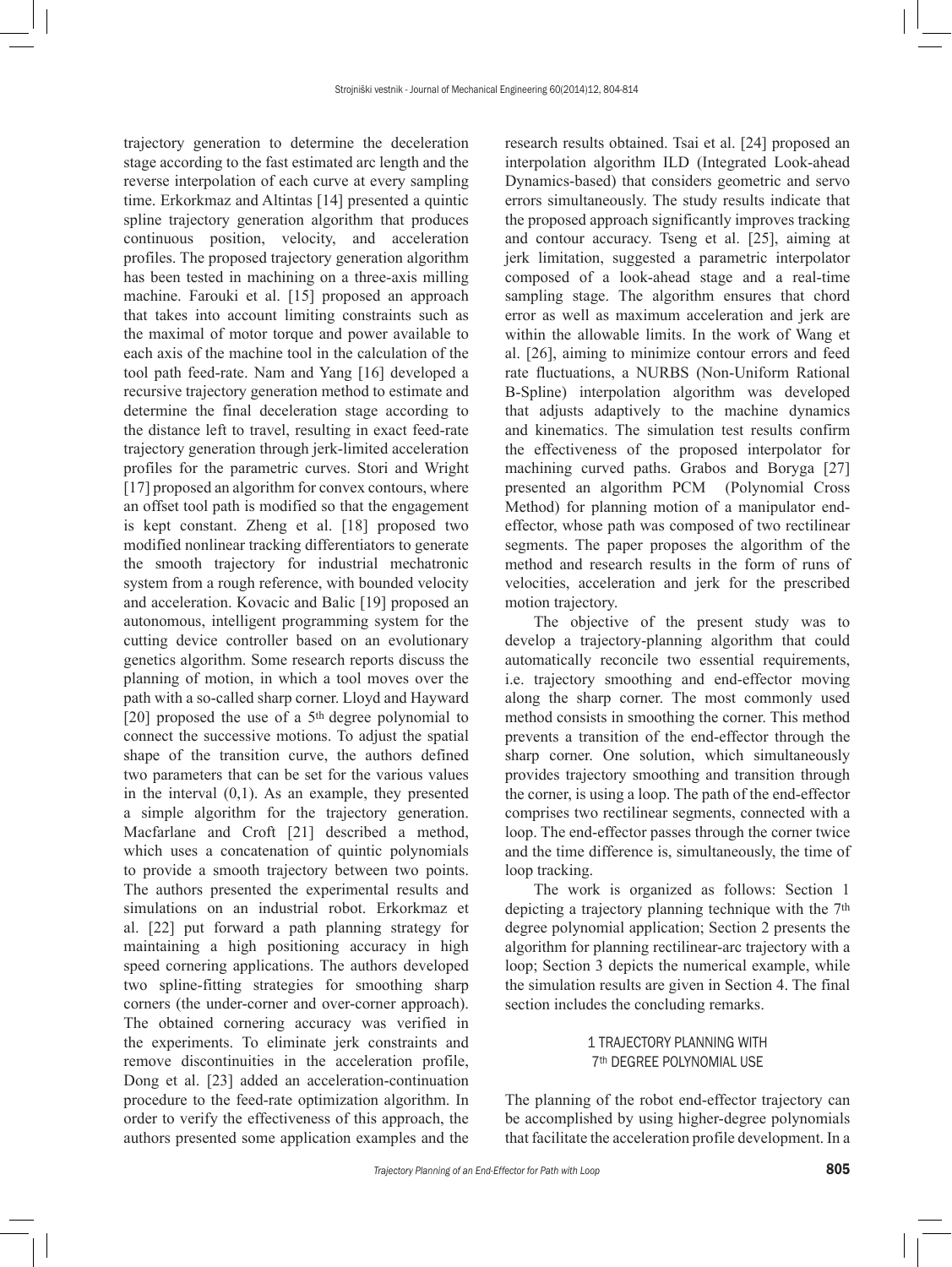study by Boryga and Grabos [1] to build a polynomial form, the properties of the root's multiplicity were utilized. This approach to polynomial form structure necessitates the determination of only one polynomial coefficient, irrespective of its order. Their work also shows the 5th, 7th and 9th degree polynomials describing the acceleration profile; the lowest values of linear and angular jerks were reported for the 7th degree polynomial. Therefore, in this paper, the acceleration profile on rectilinear segments is described with the 7th degree polynomial in the form of:

$$
a(t) = -p \cdot (t)^2 (t - 0.5t_f)^3 (t - t_f)^2, \tag{1}
$$

where  $p$  is coefficient of polynomial 7<sup>th</sup> degree, and  $t_f$ time of motion end.

The polynomials describing the profiles of velocity and displacement are as following:

$$
v(t) = -p\left(\frac{1}{8}t^8 - \frac{1}{2}t_f t^7 + \frac{19}{24}t_f^2 t^6 - \frac{5}{8}t_f^3 t^5 + \frac{1}{4}t_f^4 t^4 - \frac{1}{24}t_f^5 t^3\right),
$$
 (2)

$$
s(t) = -p\left(\frac{1}{72}t^9 - \frac{1}{16}t_f t^8 + \frac{19}{168}t_f^2 t^7 - \frac{5}{48}t_f^3 t^6 + \frac{1}{20}t_f^4 t^5 - \frac{1}{96}t_f^5 t^4\right).
$$
 (3)

Sample profiles of acceleration, velocity and displacement are shown in Fig. 1.



Fig. 1. *The profiles of acceleration, velocity and displacement for the acceleration profile described by a 7th degree polynomial*

It was assumed that the velocity profile should realize the following conditions:

$$
\forall \, \quad -\nu_{\max} \le \nu(t) \le \nu_{\max}, \tag{4}
$$

$$
\mathcal{F}_{t \in <0, t_f>} \left| \nu(t) \right| = \nu_{\text{max}}.\tag{5}
$$

In order to determine the time of movement  $t_f$  and polynomial coefficient *p* for a given path Δ*s* it was set to the maximum polynomial value, which defines the profile of the displacement. Then, a system of equations was created,

$$
\begin{cases}\n\frac{p \cdot t_f^8}{6144} = v_{\text{max}} \\
\frac{p \cdot t_f^9}{10080} = \Delta s\n\end{cases}
$$
\n(6)

whose solution is the time of movement  $t_f$  and polynomial coefficient *p*.

# 2 ALGORITHM FOR TRAJECTORY PLANNING

# 2.1 Algorithm Description

Fig. 2 shows the path of the end-effector's movement with an implemented, local coordinate system *ξηζ*.



Fig. 2. *Path of motion with the introduced local coordinate system*

The acceleration profile on a straight *BM* section is described by a 7th degree polynomial being used only at the first part of the profile, which represents the start-up phase (a solid line in Fig. 1). In the initial point *B* and final *M*, the acceleration profile is tangential to the time axis, which eliminates any undesirable jerk effect in these points. Over the  $MT_1$  segment, the endeffector moves at a constant velocity, just like over the arc connecting the points  $T_1$  and  $T_2$  as well as along the  $T_2M$  segment. The acceleration profile on the  $ME$ segment was described, like the *BM* segment, by a 7th degree polynomial. The second phase of the profile was used and it is the braking phase (broken lines in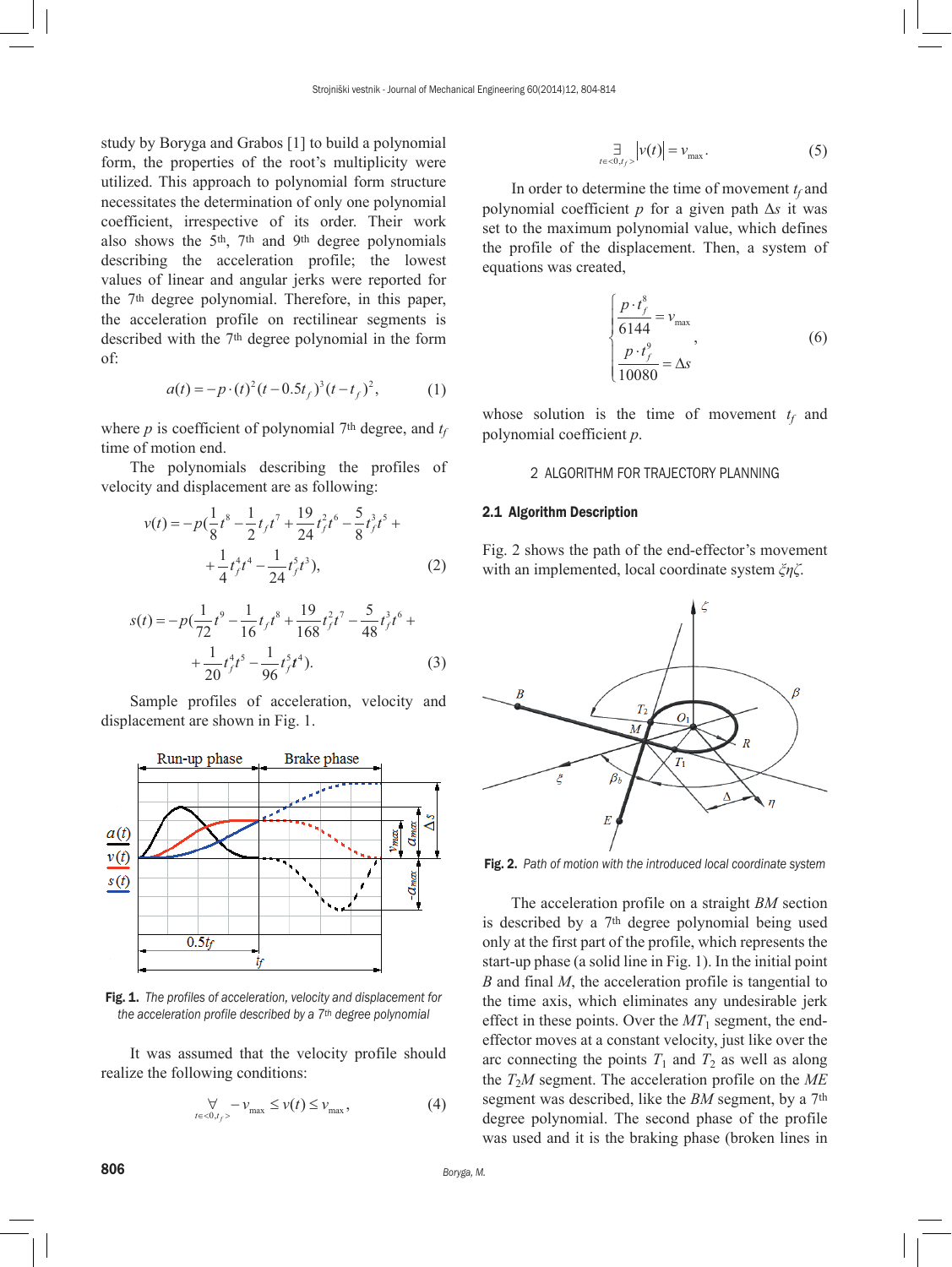Fig. 1). The maximum linear velocity on the *BM* and *ME* segments is  $v_{\text{max}}$ . This velocity is also the endeffector velocity on the loop.

# 2.2 Calculations of Path Geometry

Flowchart in Fig. 3 presents the calculations of path geometry step by step.

Assume the following: the coordinates of the initial point *B*, the coordinates of the final point *E*, the coordinates of the point *M*, and distance from the point *M* to the center of a circle  $\Delta$ . It is also possible to assume the radius *R*, calculate the angle *BME* and introduce into the algorithm the distance  $\Delta$  calculated using sine function of half angle *BME*.



Fig. 3. *Flowchart for calculation of path geometry*

Let **a** denote a vector of the start point *B* and end point *M*, while **d** is a vector starting at the point *E* and ending at the point *M*. Unit vectors of these vectors will be  $\mathbf{a} = \mathbf{a} / ||\mathbf{a}||$  and  $\mathbf{d} = \mathbf{d} / ||\mathbf{d}||$ , respectively. The equation of the straight line on which the angle bisector *BME* lies can be established using the coordinates of the point  $M$  and direction vector **b**, which is the sum of the unit vectors  $\hat{a}$  and  $\hat{d}$ .

Normalize vector **b** and the obtained unit vector **b** multiplied by Δ value. The coordinates of the vector calculated in this way should be added to the coordinates of the point *M* to obtain the coordinates of the  $O_1$  loop arc center. The radius  $R$  of a circle is determined as the distance from the center of the circle  $O_1$  to the line going through the points *B* and *M* (or the line going through the points *E* and *M*).

Calculate the distance between the tangency points and point *M* using the Pythagorean theorem. Multiply the calculated distance value by the unit vector **a** and add to the coordinates of the point *M*  to get the coordinates of the point  $T_1$ , then multiply by the unit vector **d** and add to the coordinates of the point *M* to finally obtain the coordinates of point  $T_2$ .

The angle *β* can be determined by adding to the angle  $\pi$  the angle between vectors  $\hat{\mathbf{a}}$  and  $\hat{\mathbf{d}}$ .

Path increments on the rectilinear segments are calculated using the coordinates of the starts and ends of the appropriate segments.

# 2.3 Calculations for the First Rectilinear Segment

For calculating the time of movement on the *BM* section it is necessary to use a solution of a system of equations and use substitutions  $t_f = 2t^{BM}$  and  $\Delta s = 2 \Delta s^{BM}$ . Finally:

$$
t^{BM} = \frac{105}{64} \frac{\Delta s^{BM}}{v_{\text{max}}},
$$
 (7)

where  $v_{\text{max}}$  is linear velocity in the motion through the loop, which is simultaneously the maximum velocity on the rectilinear segment *BM*.

As for the motion along the  $MT_1$  segment, the following dependency should be utilized:

$$
t^{MT_1} = \frac{\Delta s^{MT_1}}{v_{\text{max}}}.
$$
 (8)

The motion time on the  $BT_1$  segment is equal to the sum of  $t^{BM}$  and  $t^{MT_1}$  times.

The polynomial coefficient for the BM section can be calculated from the dependency:

$$
p^{BM} = \frac{315 \cdot \Delta s^{BM}}{8 \cdot (t^{BM})^9}.
$$
 (9)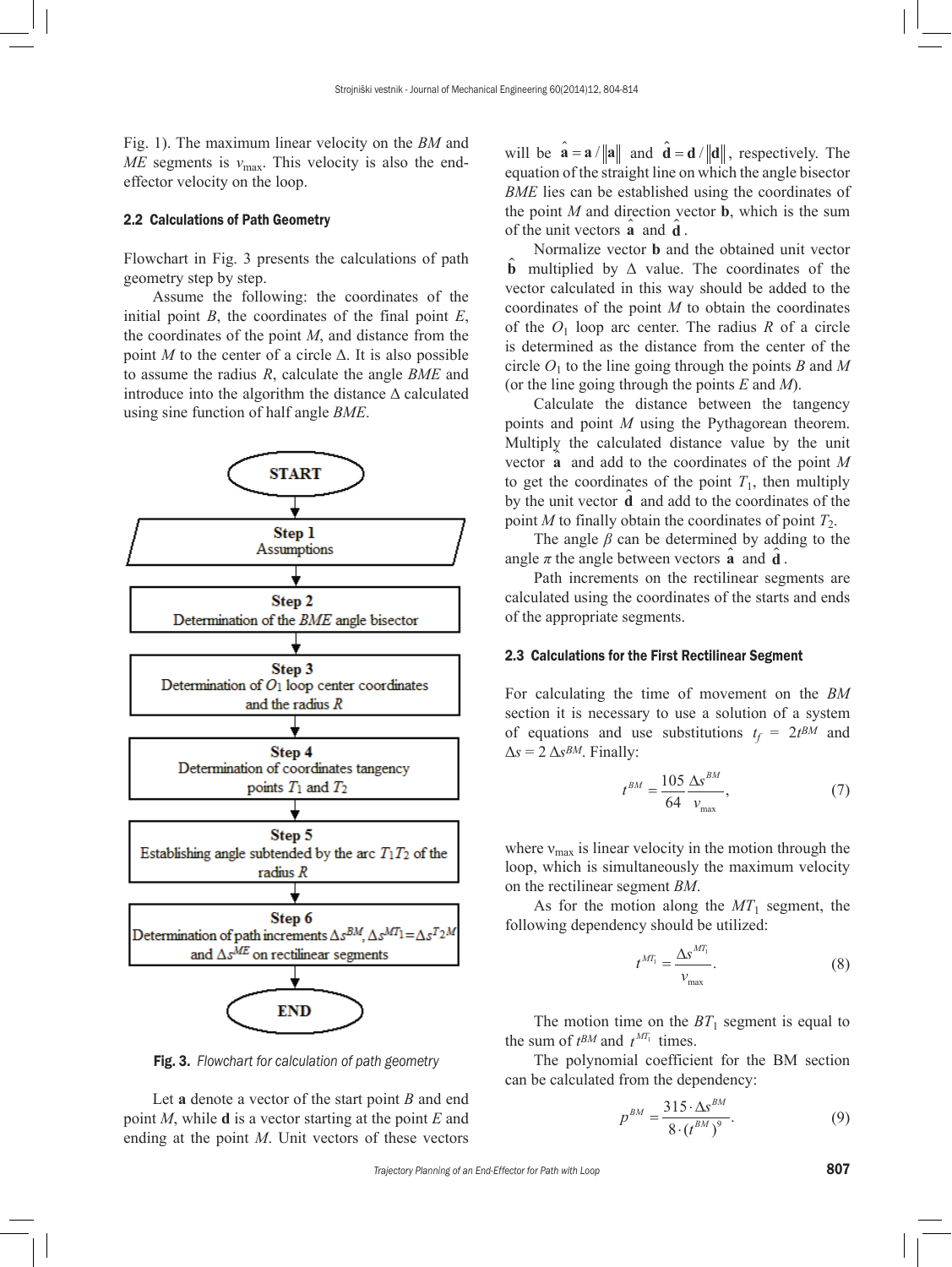In order to determine the acceleration, velocity and dislocation profiles on the *BM* section, it is necessary to use dependencies (Eqs. (1) to (3)) and use substitutions  $t_f = 2t^{BM}$  and  $p = p^{BM}$ .

# 2.4 Calculations for the arc

Motion time over the  $T_1T_2$  arc is calculated from the formula:

$$
t^A = \frac{\beta \cdot R}{v_{\text{max}}}.\tag{10}
$$

The angular position for  $t^{BT_1} \le t \le t^{BT_1} + t^A$  is obtained from the following dependency considering the initial angular position *βb*:

$$
\beta(t) = \beta_b + \frac{v_{\text{max}}}{R} \cdot (t - t^{BT1}),\tag{11}
$$

where  $\beta_b = \pi - (\beta / 2)$ .

Coordinates of the position vector **S***A* in the motion on the arc in the basic coordinate system *xyz* are calculated using the transformation matrix **T** between the local coordinate system *ξηζ* and basic system *xyz:*

$$
\mathbf{S}^A = \mathbf{T} \cdot \mathbf{\Xi}^A,\tag{12}
$$

where 
$$
\mathbf{S}^A = \begin{bmatrix} s_x^A(t), & s_y^A(t), & s_z^A(t), & 1 \end{bmatrix}^T
$$
 and  
\n $\Xi^A = \begin{bmatrix} R \cdot \cos \beta(t), & R \cdot \sin \beta(t), & 0, & 1 \end{bmatrix}^T$ .

Velocities **V***A* and accelerations **A***A* are derived as the successive derivatives of the position vector **S***A*.

## 2.4 Calculations for the Second Rectilinear Segment

The motion time on the  $T_2M$  segment is the same as on the *MT*1 segment. In order to obtain motion time over the *ME* segment, the dependency (Eq. (7)) should be used with the path increment Δ*sME* substitution. Motion time on the  $T_2E$  segment is equal to the sum of  $t^{T_2M}$  and  $t^{ME}$  times. For the calculation of a polynomial coefficient on a segment, use the Eq. (9) and substitute path increment Δ*sME* and time *tME* in the formula. A profile of acceleration, velocity, and position on the *ME* segment can be derived in an analogous manner as with the *BM* segment, and each of them needs translation in the time by *τ*:

$$
\tau = t^{BT_1} + t^A + t^{T_2M} - t^{ME}.\tag{13}
$$

#### 2.5 Final Calculations

Motion time over the  $BT_1T_2E$  trajectory is calculated, summing up the motion times on the rectilinear segments and the motion time over the arc

$$
t_e = t^{BT_1} + t^A + t^{T_2E}.
$$
 (14)

The linear path on the  $BT_1T_2E$  trajectory is calculated as the sum of the path on the rectilinear segments and the path over the arc.

#### 3 NUMERICAL EXAMPLE

The coordinates of the points for the prescribed endeffector trajectory *B*, *M*, *E*, the center of loop  $O_1$  and tangent points  $T_1$ ,  $T_2$  are presented in Table 1.

Table 1. *Coordinates of characteristic points of trajectory*

| Point          | Point coordinates [m] |       |   |
|----------------|-----------------------|-------|---|
| denotation     | $\mathcal{X}$         | ν     | z |
|                | 0.5                   | 0.5   |   |
| $\overline{M}$ | 0.54                  | 0.53  |   |
| E              | 0.54                  | 0.5   |   |
|                | 0.554                 | 0.541 |   |
| $T_{2}$        | 0.54                  | 0.548 |   |
|                | 0.549                 | 0.548 |   |
|                |                       |       |   |

The assumed distance between the center of loop *O*<sub>1</sub> and point *M* was  $\Delta = 0.02$  m. A calculated radius arc circle was  $R = 8.944 \times 10^{-3}$  m, while the angle *β* = 4.069 rad. The path increments on the rectilinear segments are as follows: ∆*sBM =* 0.05 m,  $\Delta s^{MT_1} = \Delta s^{T_2M} = 0.0179$  m and  $\Delta s^{ME} = 0.03$  m. There was an assumed maximum velocity on the rectilinear segments  $v_{\text{max}} = 0.25$  m/s. The motion times over the rectilinear segments *BM* and  $MT_1$  are  $t^{BM} = 0.328$  s and  $t^{MT_1} = 0.072$  s, respectively, whereas for the coefficient of the polynomial profile of acceleration, the velocity and position for the segment *BM* was  $p_{232}^{BM} = 4.46156 \times 10^4 \text{ m/s}^9$ . The motion time through the loop arc  $t^A = 0.146$  s and the initial angle value was  $\beta_p = 1.107$  rad. The motion times on the rectilinear segments  $T_2M$  and  $ME$  were as follows:  $t^{T_2M}$  =0.072 s and  $t^{ME}$  = 0.197 s, while the coefficient of the polynomial profile of acceleration, velocity and position for the segment *ME* was  $p^{ME} = 2.65844 \times 10^6$ m/s<sup>9</sup>. The translation in time was  $\tau = 0.42$  s, whereas the total motion time  $t_e$  = 0.815 s. The total path along the motion trajectory was  $\Delta s = 0.152$  m, while on the loop  $\Delta s^A = 0.036$  m.

Fig. 4 presents the planned path of movement in a coordinate system *xyz*.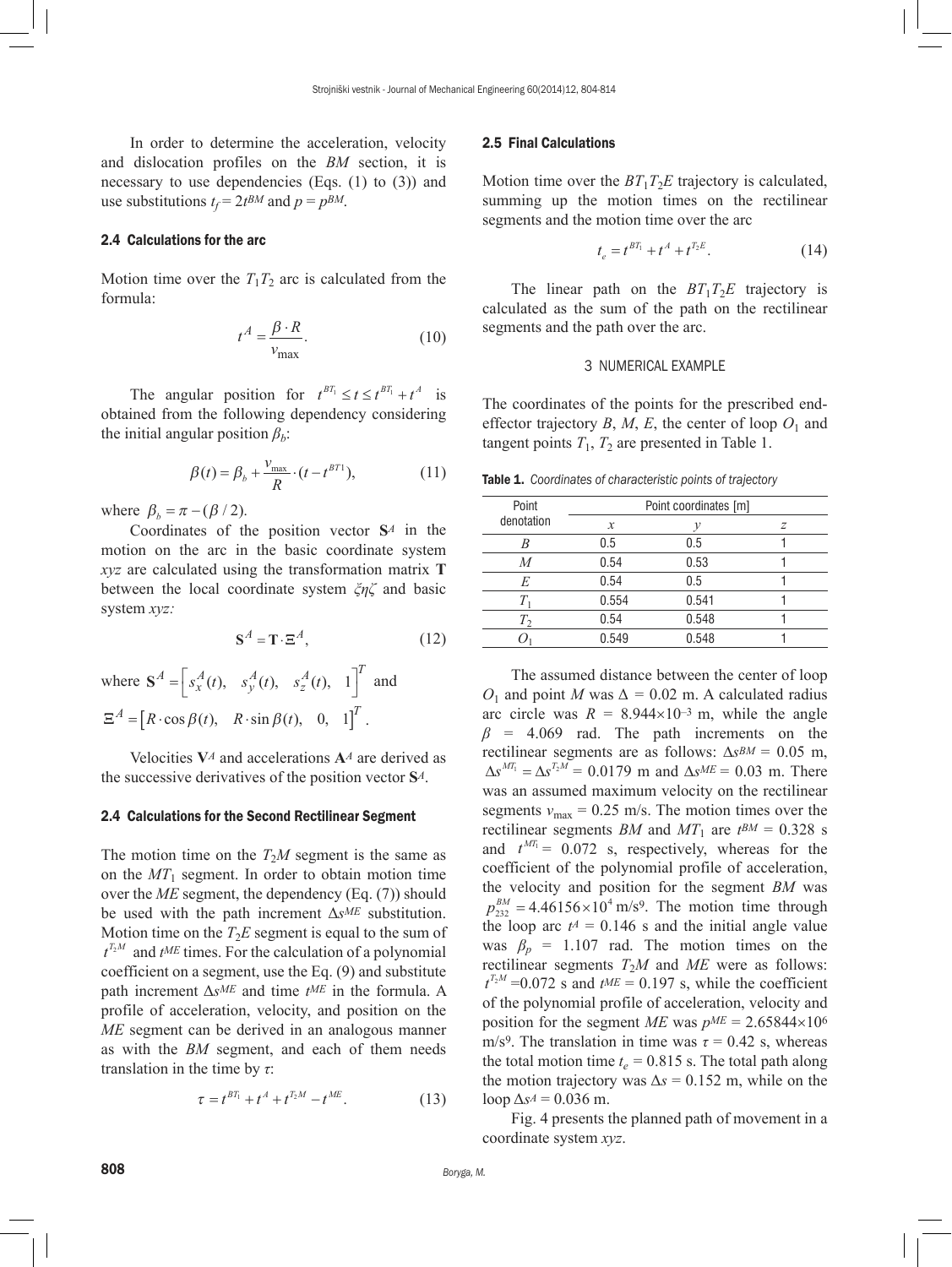

*in a coordinate system xyz*

# 4 SIMULATION RESULTS

Fig. 5a gives the course of end-effector positions along the axes  $x$  and  $y$ , whereas Fig. 5b is the course of end-effector positions along the prescribed trajectory. Fig. 6 presents the courses of velocity components of the end-effector toward the axes *x* and *y*, and the run of the resultant velocity. During the motion through the loop (on the rectilinear segments  $MT_1$  and  $T_2M$  and arc  $T_1T_2$ ), the resultant velocity does not change and is equal to the preset one  $v_{\text{max}} = 0.25$  m/s, while on the segments *BM* and *ME* it changes in accordance with the assumed profile. The components of velocity along axes *x* and *y* are obtained through the projection of the resultant velocity vector onto the directions of the coordinate system *xyz*. The changes in the components on the segments *BM* and *ME* are associated with changes in the resultant velocity, while the change in velocity components on the loop are associated with changes in the direction of a constant vector of resultant velocity. Both the runs of the components and the resultant velocity run are continuous functions considering the value. Fig. 7 presents the course of acceleration components in the *x*, *y* direction, and the course of resultant acceleration. A profile of resultant acceleration and acceleration components at points *B*, *M*, *E*, are tangential to the time axis and their value is equal to zero. The acceleration value is also equal to zero on the segments  $MT_1$  and  $T_2M$ . The jump in the acceleration value on the arc  $T_1T_2$  results from the motion on curved path. Tangential acceleration in motion along an arc equals zero, while centripetal acceleration is proportional to the square of the velocity and is inversely proportional to the radius of the arc. The changing direction of centripetal acceleration results in a change in components in the direction *x* and *y*. The period of movement on the  $MT_1T_2M$  loop is marked in addition.



Fig. 5. *The courses of end-effector position a) on x and y coordinates, b) along the path*



Fig. 6. *The courses of linear velocity on x, y coordinates and resultant velocity*

The suggested method of trajectory planning is used to simulate a motion of three manipulators. For each of the manipulators, the following are determined:

• coordinates of the end-effector in the coordinate system *xyz*,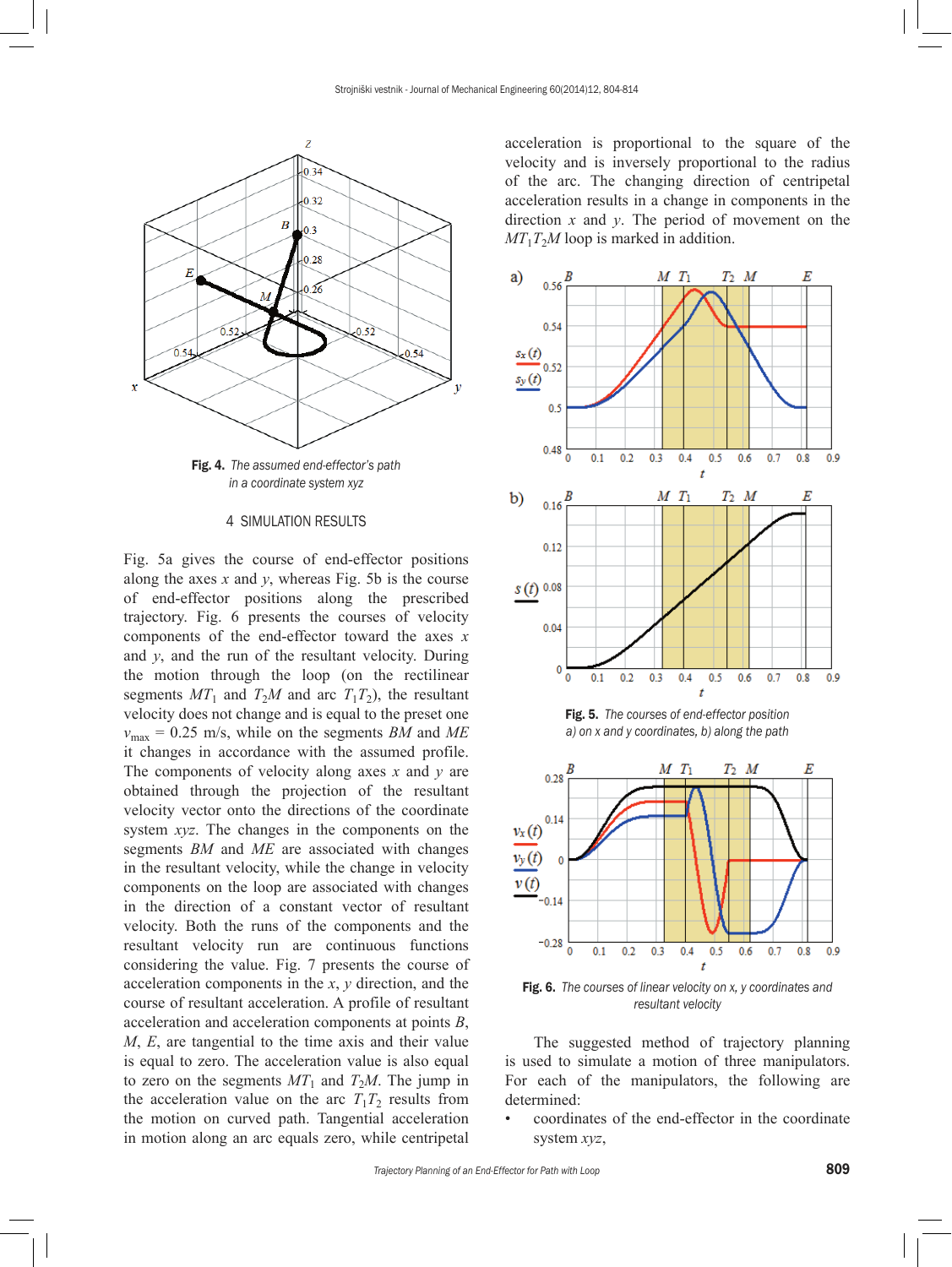- configuration coordinates (inverse kinematic task),
- velocity and acceleration of links.



Fig. 7. *The courses of acceleration on x, y coordinates, and resultant acceleration*

Fig. 8 presents a manipulator with an anthropomorphic structure. The coordinates of the end-effector's location in the coordinate system *xyz* are written below:

$$
s_x = c_1 (l_2^a c_2 + l_3^a c_{23}), \tag{15}
$$

$$
s_y = s_1(l_2^a c_2 + l_3^a c_{23}), \tag{16}
$$

$$
s_z = \lambda_1^a + l_2^a s_2 + l_3^a s_{23}, \qquad (17)
$$

where  $\lambda_1^a$ ,  $l_2^a$ ,  $l_3^a$  are the lengths of links and  $c_i = \cos(\theta_i^a)$ ,  $s_i = \sin(\theta_i^a)$ ,  $c_{ij} = \cos(\theta_i^a + \theta_j^a)$ ,  $s_{ij} = \sin(\theta_i^a + \theta_j^a)$ .

The assumed lengths of respective kinematic chain links were as following  $\lambda_1^a = 0.33$  m,  $l_2^a = 0.42$ m,  $l_3^a = 0.36$  m.

As a result of a system of Eqs. (15) to (17) due to the configuration coordinates is:

$$
\theta_1^a = \arctg(\frac{s_y}{s_x}),\tag{18}
$$

$$
\theta_2^a = \arctg \frac{A}{\sqrt{B}} - \arcsin \sqrt{\frac{C^2 - (B + A^2 - D)^2}{E^2 (B + A^2)}}, \quad (19)
$$

$$
\theta_3^a = \arccos(\frac{B + A^2 - D}{C}),\tag{20}
$$

where  $A = s_z - \lambda_1^a$ ,  $B = s_x^2 + s_y^2$ ,  $C = 2l_2^a l_3^a$ ,

$$
D = (l_2^a)^2 + (l_3^a)^2
$$
 and  $E = 2l_2^a$ .

Courses of links' angular displacements for the generated trajectory are presented in Fig. 9.



Fig. 8. *The anthropomorphic manipulator*



Fig. 9. *The courses of angular displacement for an anthropomorphic manipulator a) link 1, b) link 2, c) link 3*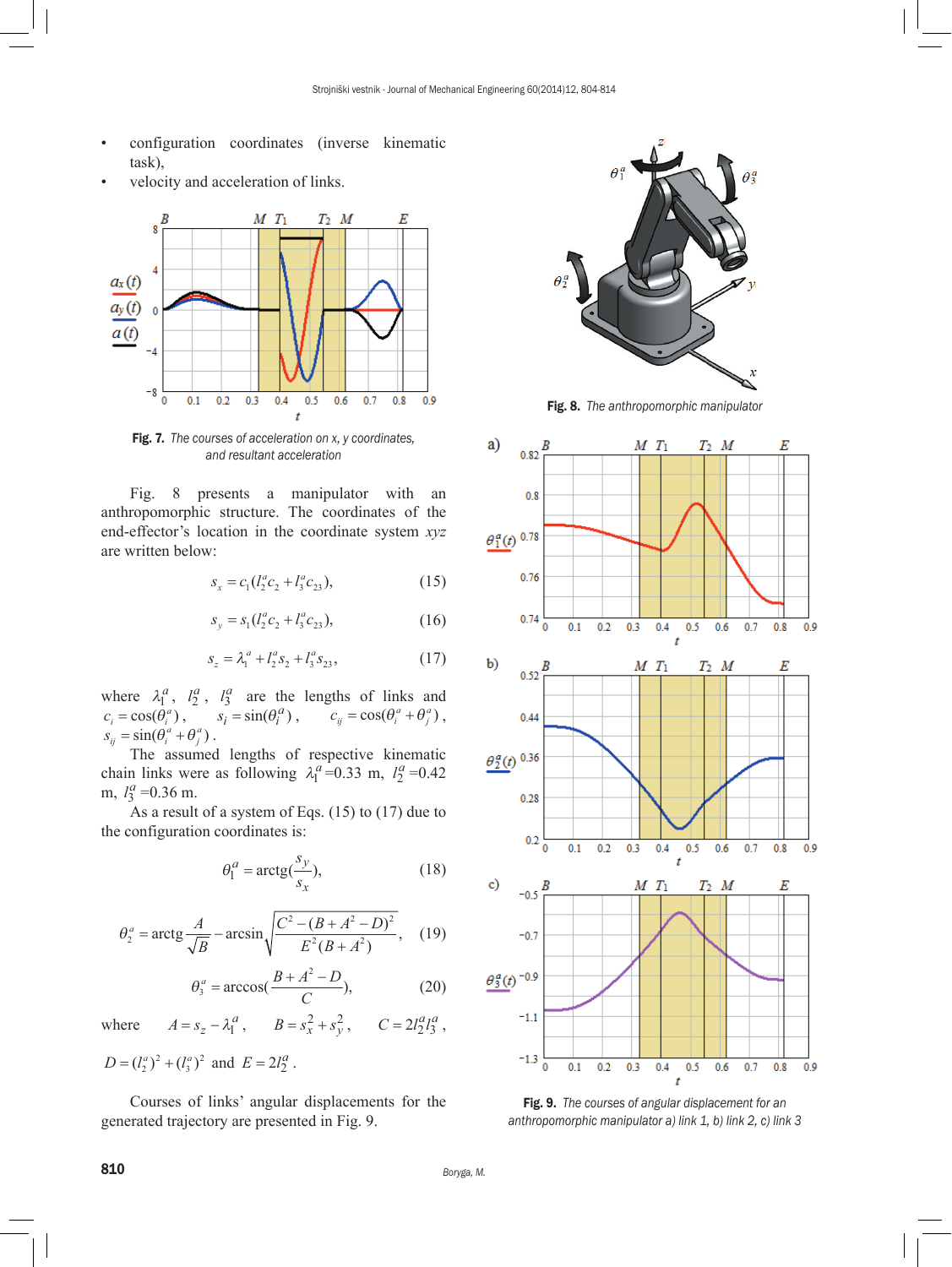The course of velocities and accelerations of links is presented on Figs. 10 and 11.



Fig. 10. *The courses of angular velocity of links for an anthropomorphic manipulator*



Fig. 11. *The courses of angular acceleration of links for an anthropomorphic manipulator*





Fig. 12. *The SCARA manipulator*

Coordinates of the end-effector in the coordinate *xyz* system are defined by the following dependencies:

$$
s_x = l_1^s c_1 + l_2^s c_{12}, \tag{21}
$$

$$
s_y = l_1^s s_1 + l_2^s s_{12}, \tag{22}
$$

$$
s_z = \lambda_1^s + \lambda_2^s - \lambda_3^s \tag{23}
$$

where  $\lambda_1^s$ ,  $\lambda_2^s$ ,  $l_1^s$ ,  $l_2^s$  are the lengths of the links, while  $c_i = \cos(\theta_i^s)$ ,  $s_i = \sin(\theta_i^s)$ ,  $c_{ij} = \cos(\theta_i^s + \theta_j^s)$ ,  $s_{ij} = \sin(\theta_i^s + \theta_j^s)$ .

The assumed lengths of particular links of respective kinematic chain were as following  $\lambda_1^s = 0.3$  m,  $\lambda_2^s = 0.065$  m,  $l_1^s = 0.54$  m,  $l_2^s = 0.42$  m.

As a consequence of the equation system (Eqs. (21) to (23)), and due to configuration coordinates, the below was obtained:

$$
\theta_1^a = \arctg(\frac{s_y}{s_x}) - \arcsin(\sqrt{\frac{C^2 - (B - D)^2}{E^2 B}}), \quad (24)
$$

$$
\theta_2^a = -\arccos(\frac{B-D}{C}),\tag{25}
$$

$$
\lambda_3^s = \lambda_1^s + \lambda_2^s - s_z, \qquad (26)
$$

where  $B = s_x^2 + s_y^2$ ,  $C = 2l_1^s l_2^s$ ,  $E = 2l_1^s$  and  $D = (l_1^s)^2 + (l_2^s)^2$ .

The courses of angular accelerations in the kinematic pairs of the SCARA manipulator for a planned trajectory are presented in Fig. 13 (coordinate  $\lambda_3^s$  was skipped because it has a constant value). The velocities and link angular accelerations are presented in Figs. 14 and 15.



*manipulator: a) link 1, b) link 2*

*Trajectory Planning of an End-Effector for Path with Loop* 811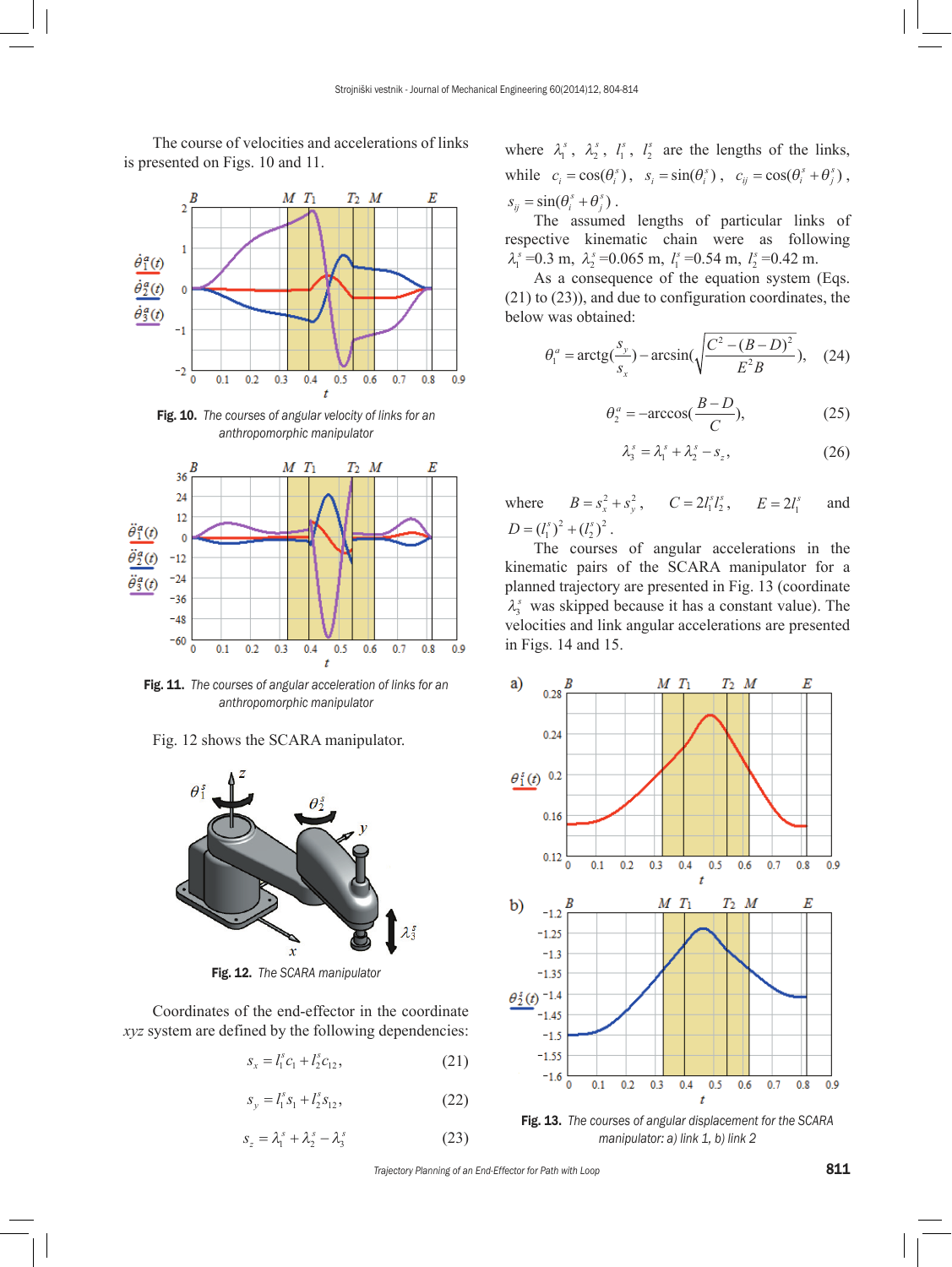

Fig. 14. *The courses of angular velocity for the SCARA manipulator* 



Fig. 15. *The courses of angular acceleration for the SCARA manipulator*

Fig. 16 shows a manipulator with a Cartesian structure.



Fig. 16. *The Cartesian manipulator*

The coordinates of end-effector position in the *xyz* coordinate system are:

$$
s_x = -\lambda_3^c,\tag{27}
$$

$$
s_y = \lambda_2^c,\tag{28}
$$

$$
s_z = \lambda_1^c + l_2^c,\tag{29}
$$

where  $l_2^c$  is the length of manipulator's link and  $l_2^c$  =0.24 m.

As a result of the equation system solution (Eqs. (27) to (29)), and due to configuration coordinates, the following is obtained:

$$
\lambda_1^c = s_z - l_2^c,\tag{30}
$$

$$
\lambda_2^c = s_y,\tag{31}
$$

$$
\lambda_3^c = -s_x. \tag{32}
$$

The courses of displacement of links for the kinematic chain studied for a planned trajectory are presented in Fig. 17 ( $\lambda_1^c$  coordinate was skipped because it has a constant value).



Fig. 17. *The courses of linear displacement for the Cartesian manipulator a) link 2, b) link 3*

Velocities and linear accelerations of the links are presented in Figs. 18 and 19.

For all manipulators, the courses of movements and velocities in kinematic pairs are continuous. The courses of accelerations in kinematic pairs are discontinuous. Discontinuity of acceleration results from centripetal acceleration, which occurs during the motion of end-effector on a curved path.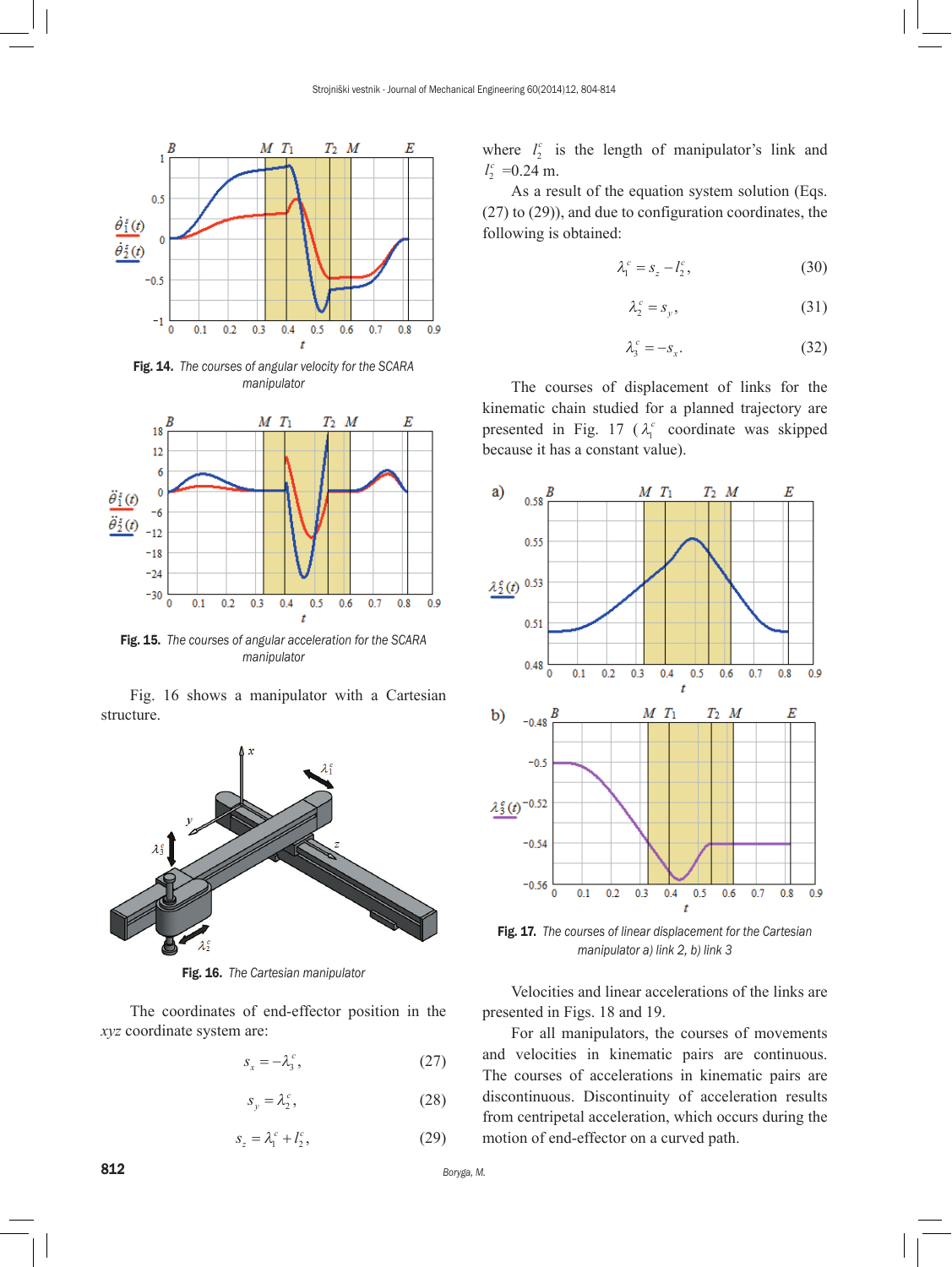

Fig. 18. *The courses of linear velocity for the Cartesian manipulator*



Fig. 19. *The courses of linear acceleration for the Cartesian manipulator*

# 5 CONCLUSIONS

In order to obtain high accuracy mapping of a trajectory with concomitant full utilization of machine dynamic capabilities, it is necessary to generate smooth trajectories with minimum jerk constraints, acceleration or velocity. This paper proposes a method for planning a rectilinear-arc trajectory in which two opposite requirements meet, i.e. trajectory smoothing and simultaneous passing through a sharp corner. The simulation tests performed allowed for the formulation of the following final remarks:

- 1. For the reason that a tool passes through the point *M* twice, the generated motion trajectory can be used both, as a whole  $-BT_1T_2E$  or in part  $-BME$ . In the latter case, the on-loop motion  $MT_1T_2M$ can be treated as the tool output.
- 2. At the characteristic points *B*, *M*, *E* of the trajectory, the acceleration profile is tangential to the time axis which causes zero jerk value at these points.
- 3. The algorithm is effective for calculations. The most laborious prove to be the calculations of trajectory geometry, whereas to obtain a profile of

position, velocity and acceleration, it is sufficient to calculate a polynomial coefficient and motion time.

4. The simulation results indicate the applicability of the proposed method in the analysis stage as well as the design of manipulators and machine tools.

Further studies will be needed to determine the effect of loop size on trajectory mapping accuracy, taking into account the deformability of manipulator kinematic chains.

## 6 REFERENCES

- [1] Boryga, M., Graboś, A. (2009). Planning of manipulator motion trajectory with higher-degree polynomials use. *Mechanism and Machine Theory*, vol. 44, no. 7, p. 1400- 1419, [DOI:10.1016/j.mechmachtheory.2008.11.003](http://dx.doi.org/10.1016/j.mechmachtheory.2008.11.003).
- [2] Chettibi, T. (2006). Synthesis of dynamic motions for robotic manipulators with geometric path constraints. *Mechatronics*, vol. 16, no. 9, p. 547-563, [DOI:10.1016/j.mechatronics.2006.03.012](http://dx.doi.org/10.1016/j.mechatronics.2006.03.012).
- [3] Constantinescu, D., Croft, E.A. (2000). Smooth and time-optimal trajectory planning for industrial manipulators along specified path. *Journal of Robotic Systems*, vol. 17, no. 5, p. 233-249, [DOI:10.1002/](http://dx.doi.org/10.1002/(SICI)1097-4563(200005)17:5<233::AID-ROB1>3.0.CO;2-Y) [\(SICI\)1097-4563\(200005\)17:5<233::AID-](http://dx.doi.org/10.1002/(SICI)1097-4563(200005)17:5<233::AID-ROB1>3.0.CO;2-Y)[ROB1>3.0.CO;2-Y.](http://dx.doi.org/10.1002/(SICI)1097-4563(200005)17:5<233::AID-ROB1>3.0.CO;2-Y)
- [4] Elnagar, A., Hussein, A. (2000). On optimal constrained trajectory planning in 3D environments. *Robotics and Autonomous Systems*, vol. 33, no. 4, p. 195-206, [DOI:10.1016/S0921-8890\(00\)00095-6.](http://dx.doi.org/10.1016/S0921-8890(00)00095-6)
- [5] Gasparetto, A., Zanotto, V. (2007). A new method for smooth trajectory planning of robot manipulators. *Mechanism and Machine Theory*, vol. 42, no. 4, p. 455- 471, [DOI:10.1016/j.mechmachtheory.2006.04.002.](http://dx.doi.org/10.1016/j.mechmachtheory.2006.04.002)
- [6] Gasparetto, A., Zanotto, V. (2008). A technique for time-jerk optimal planning of robot trajectories. *Robotics and Computer-Integrated Manufacturing*, vol. 24, no. 3, p. 415-426, [DOI:10.1016/j.rcim.2007.04.001.](http://dx.doi.org/10.1016/j.rcim.2007.04.001)
- [7] Machmudah, A., Parman, S., Zainuddin, A., Chacko, S. (2012). Polynomial joint angle arm robot motion planning in complex geometrical obstacles. *Applied Soft Computing*, vol. 13, no. 2, p. 1099-1109, [DOI:10.1016/j.asoc.2012.09.025.](http://dx.doi.org/10.1016/j.asoc.2012.09.025)
- [8] Perumaal, S., Jawahar, N. (2012). Synchronized trigonometric S-curve trajectory for jerk-bounded timeoptimal pick and place operation. *International Journal of Robotics & Automation*, vol. 27, no. 4, p. 385-395, [DOI:10.2316/Journal.206.2012.4.206-3780.](http://dx.doi.org/10.2316/Journal.206.2012.4.206-3780)
- [9] Tian, L.F., Collins, C. (2003). Motion planning for redundant manipulators using a floating point genetic algorithm. *Journal of Intelligent & Robotic Systems*, vol. 38, no. 3-4, p. 297-312, [DOI:10.1023/](http://dx.doi.org/10.1023/B:JINT.0000004973.29102.33) [B:JINT.0000004973.29102.33.](http://dx.doi.org/10.1023/B:JINT.0000004973.29102.33)
- [10] Bu, W., Liu Z., Tan, J. (2010). Motion planning for industrial robots based on task process decomposition.